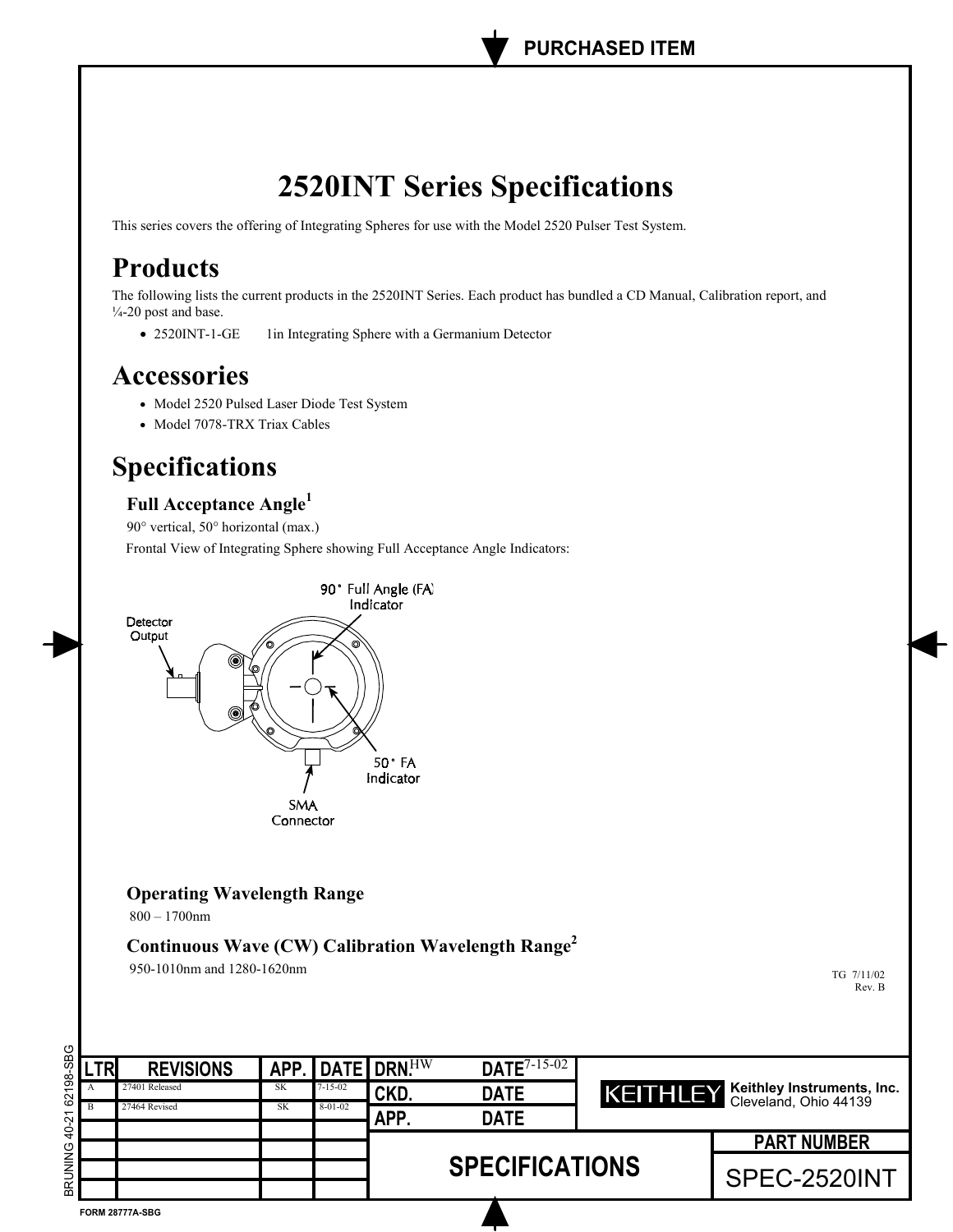| Wavelength (nm)                                    | 980         | 1310        | 1480            | 1550          |
|----------------------------------------------------|-------------|-------------|-----------------|---------------|
| Measurable Optical Power Range <sup>3</sup>        | $29mW - 7W$ | $17mW - 4W$ | $14.5mW - 3.5W$ | $13.5mW - 3W$ |
| <b>Typical Responsivity</b> <sup>4</sup><br>(mA/W) | 3.5         | 6.0         | 7.0             |               |
| Resolution <sup>5</sup><br>(mW)                    | 0.2         |             | 0.1             | 0.            |

#### **Maximum Reverse Bias**

5V (recommended)

#### **Dark Current at Max Reverse Bias**

4µA (typ.); 10µA (max.)

### **Photodiode Electrical Connections on 3 Lug Triax <sup>6</sup>**



- Center to Cathode
- Inner Shield to Anode
- Outer Shield Not Connect (Isolated from chassis)

#### **Pulsed Operation**

The 2520INT supports the pulse capabilities of the 2520 Pulsed Laser Diode Test System.

#### **Fiber Tap Port**

Connector Type: SMA Numerical Aperature (NA): 0.22 (typ.)

| Multi-Mode Patch Cord Core Diameter <sup>7</sup> ( $\mu$ m) | 400  | $\overline{00}$ | 02.J |  |
|-------------------------------------------------------------|------|-----------------|------|--|
| <b>Typical Attenuation (dB)</b>                             | 39.5 |                 | 58.2 |  |